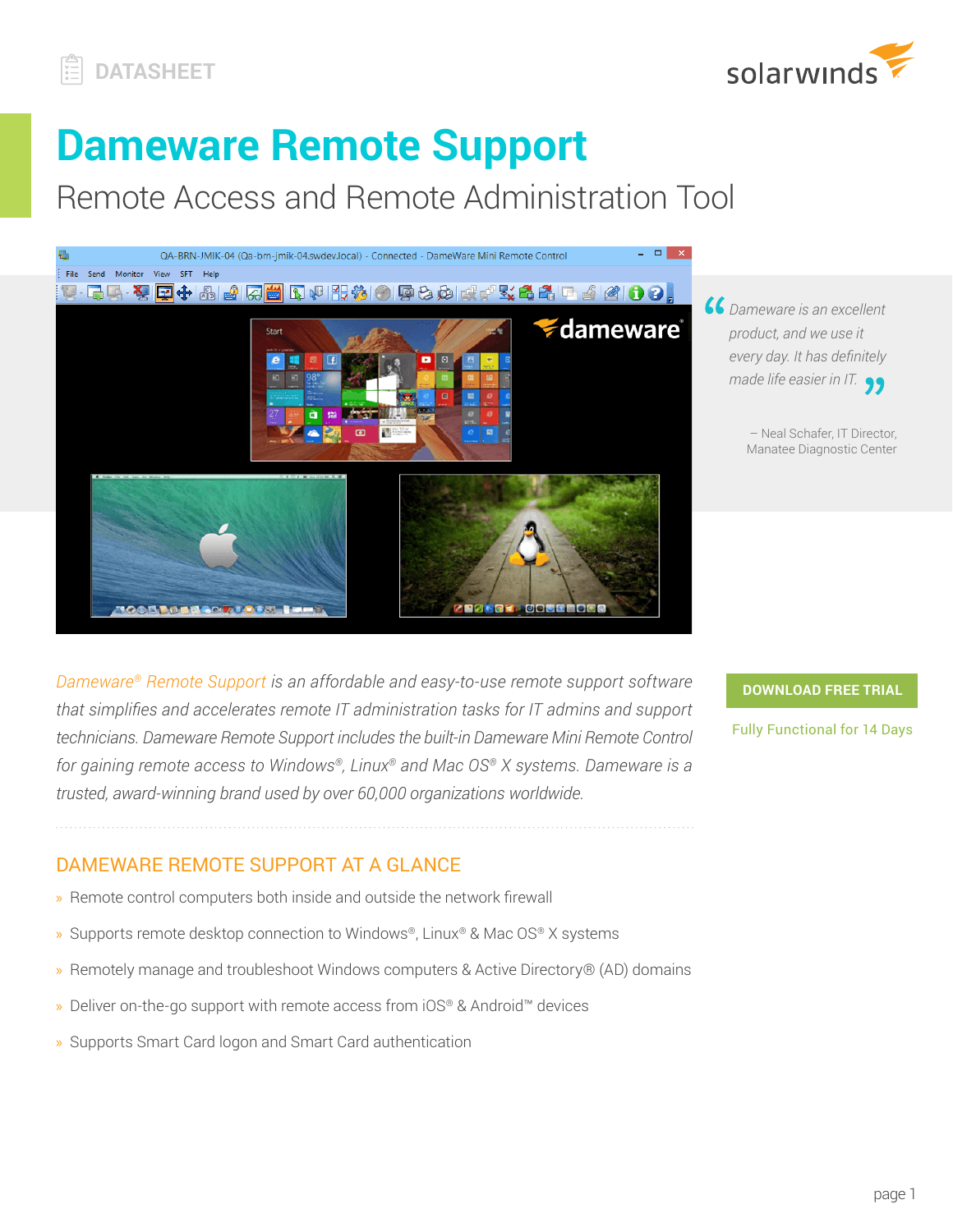

# FEATURE HIGHLIGHTS

# **Easy-to-Use Remote Control for Windows®, Linux® & Mac OS® X**

Dameware Remote Support includes the award winning Dameware Mini Remote Control to remotely connect to Windows®, Linux® and Mac OS® X computers. Offers built-in utilities such as chat, file transfer, and screenshot capture to assist IT technicians during remote sessions.

#### **Remotely Manage & Troubleshoot Windows Servers & Workstations**

Dameware Remote Support lets you troubleshoot Windows® computers remotely without having to initiate remote control sessions. Use the built-in system tools and remote administration capabilities of Dameware Remote Support to support remote computers. You can remotely reboot systems, start/stop services & processes, copy/delete files, view & clear event logs, and do more.

## **Remote Active Directory Management & Administration**

Dameware Remote Support is a remote administration tool that enables you to remotely manage multiple AD domains, groups, and users. You can remotely unlock user accounts, reset passwords and edit Group Policies – all from a single management console.

## **Remote System Tools & TCP Utilities for Faster Troubleshooting**

Dameware Remote Support software provides remote access to a host of system tools and TCP utilities (ping, trace route, DNS lookup, FTP, Telnet, etc.) so that you don't have to individually open the control panel and tools in the remote computer to do troubleshooting.

## **Export AD Objects and System Configuration from Remote Computers**

Dameware Remote Support is a remote administration tool that has a built-in exporter tool to easily export AD properties, software information, and system configurations from remote computers. Dameware lets you export all this information in easy-to-use .CSV or .XML formats.

## **Gain Remote Access to Sleeping & Powered-Off Systems**

Dameware Remote Support software includes support for Intel® vPro® with AMT, Wake-on-LAN, and Kernel-based Virtual Machine (KVM) features. These capabilities allow you to remotely access and troubleshoot out-of-band computers.

## **Interactive Smart Card Logon & Remote Smart Card Authentication**

Dameware Remote Support offers secure remote connectivity with the help of interactive Smart Card logon and remote Smart Card authentication. Dameware is the first remote administration software to offer Smart Card authentication and interactive Smart Card logon.

## **Mobile Remote Control from iOS® & Android™ Devices**

Dameware Remote Support, when installed in the centralized deployment mode, supports mobile remote control functionality allowing you to remotely access Windows® computers and servers from iOS® and Android™ devices for on-the-fly remote administration and end-user support.

#### **[DOWNLOAD FREE TRIAL](http://www.solarwinds.com/remote-support-software/registration?program=17823&campaign=70150000000RQlq&CMP=OTC-WP-SWI-SW_WW_X_NP_X_LD_EN_TOOGEN_SW-DRS-20170701_DTASHT_X_X-X)**

Fully Functional for 14 Days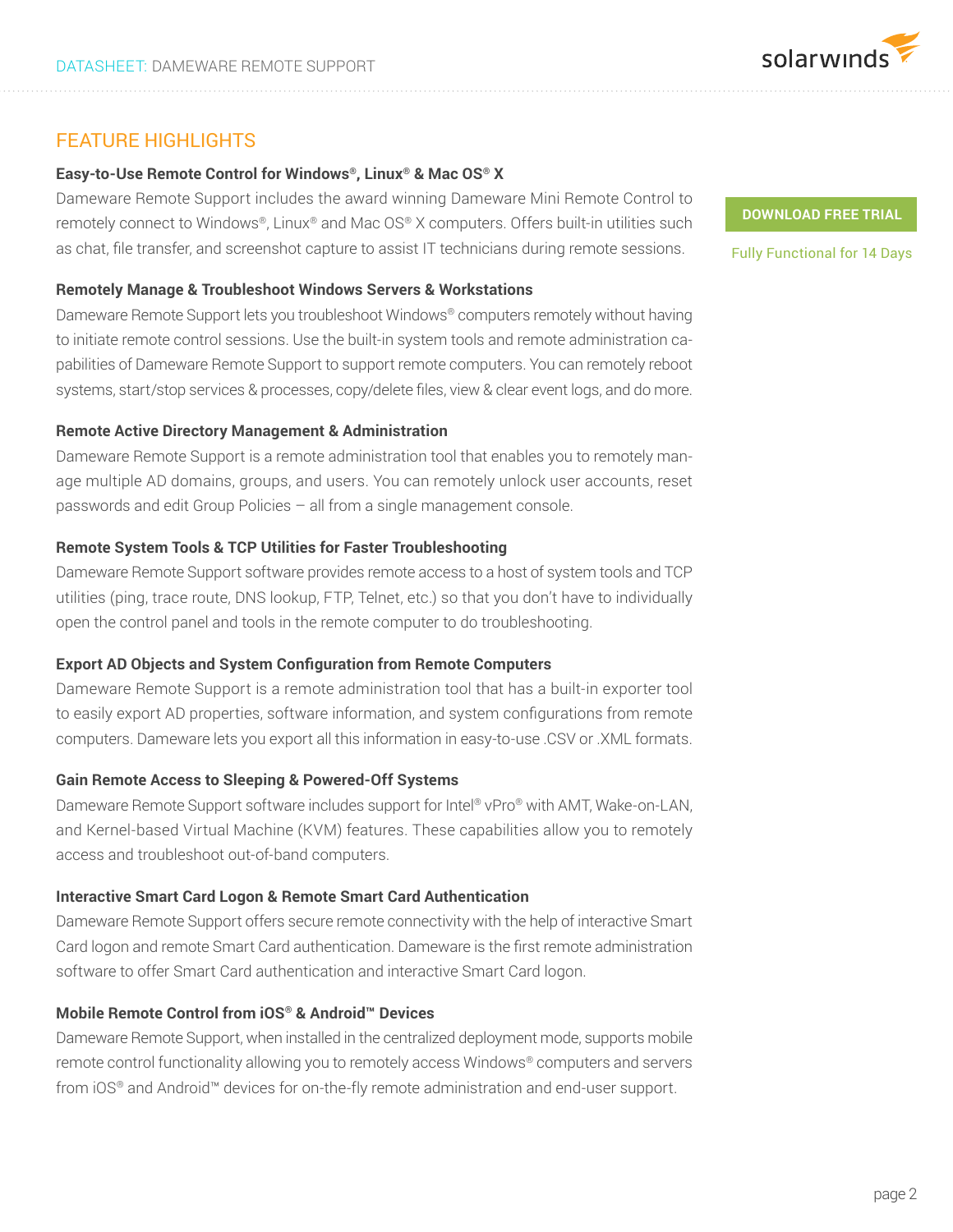

# **Over-the-Internet Remote Control Sessions – No VPN Required**

Dameware Remote Support, when installed in the centralized deployment mode, enables you to remotely connect to computers outside the corporate firewall with the help of a secure Internet Proxy server. You can initiate secure over-the-Internet remote sessions to Windows computers located anywhere without requiring a VPN connection.

#### **Centralized Administration & Account Management**

Dameware Remote Support, when installed in the centralized deployment mode, allows you to centrally manage Dameware users and permissions, control and activate all Dameware licenses from a single location, and share global host lists with all Dameware users (IT technicians).

#### **Active Directory Authentication and Single Sign-On**

Integration with AD allows periodic sync and scheduled import of AD user credentials into Dameware. Technicians can log into Dameware with AD-authenticated single sign-on.

# **Simple Licensing & Quick Deployment**

Dameware Remote Support is licensed by the number of IT admin or technician logins. There is no limit to the number of end-user computers supported. Available as a standalone, do-it-yourself deployment software – downloads and installs in minutes! Unlike SaaS offerings, Dameware has a perpetual license cost, and there is no yearly subscription fee to keep using the software.

# INTEGRATION WITH SOLARWINDS IT MANAGEMENT SOFTWARE

#### **Remote Support Integration with Help Desk Software**

Dameware Remote Support [integrates with SolarWinds® Web Help Desk®](http://www.dameware.com/products/help-desk-essentials.aspx) for enhanced and accelerated IT support and service request fulfilment. Leveraging this integration, you can initiate one-click remote desktop session with computers from Web Help Desk trouble tickets or the IT asset inventory.

#### **[DOWNLOAD FREE TRIAL](http://www.solarwinds.com/remote-support-software/registration?program=17823&campaign=70150000000RQlq&CMP=OTC-WP-SWI-SW_WW_X_NP_X_LD_EN_TOOGEN_SW-DRS-20170701_DTASHT_X_X-X)**

Fully Functional for 14 Days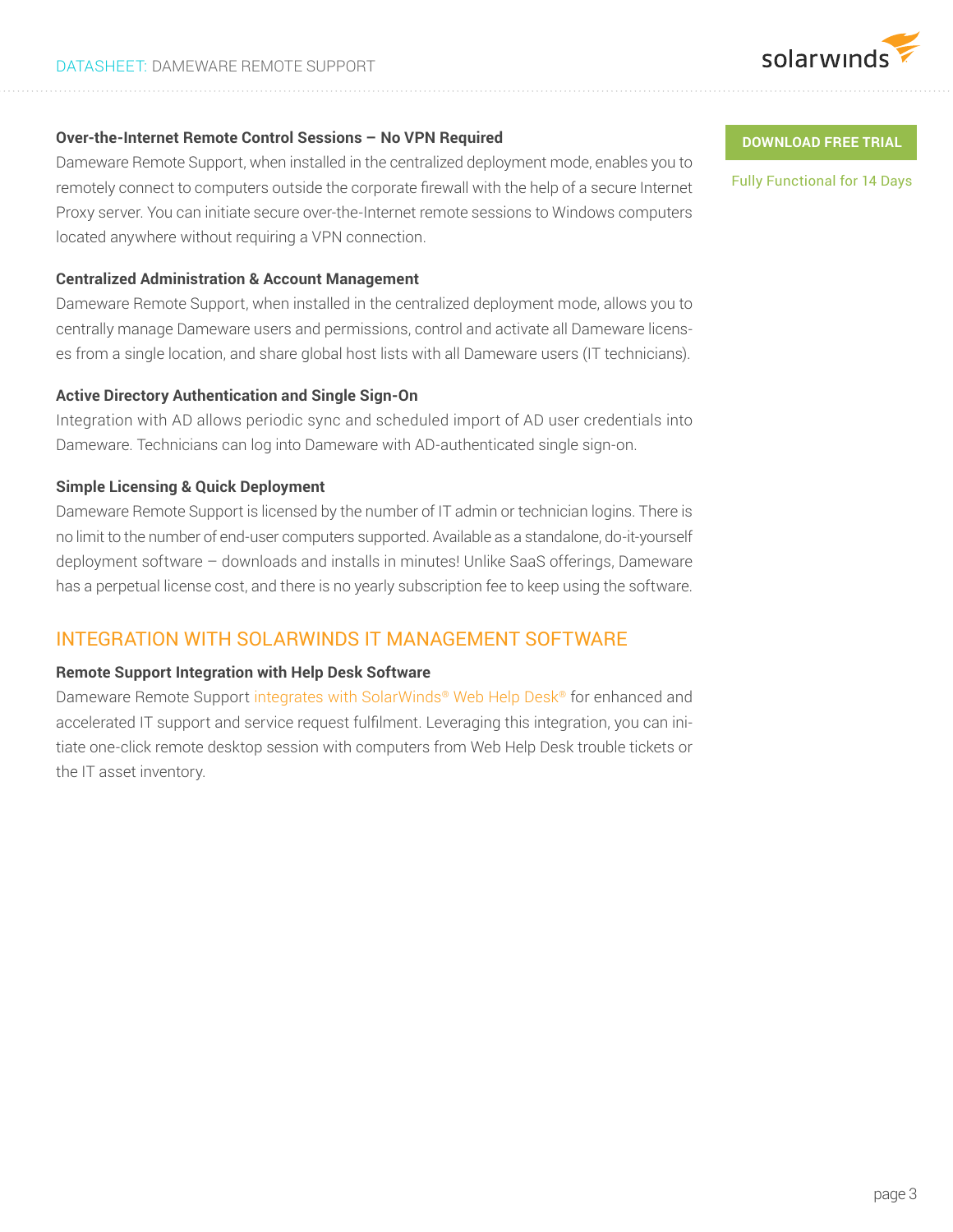

# SYSTEM REQUIREMENTS

| <b>HARDWARE</b>                         | <b>MINIMUM REQUIREMENTS</b>                                                                                                                                                                                                                                                                                                                                                                    |
|-----------------------------------------|------------------------------------------------------------------------------------------------------------------------------------------------------------------------------------------------------------------------------------------------------------------------------------------------------------------------------------------------------------------------------------------------|
| <b>CPU</b>                              | 1 GHz                                                                                                                                                                                                                                                                                                                                                                                          |
| Memory                                  | 20 MB RAM                                                                                                                                                                                                                                                                                                                                                                                      |
| <b>Hard Drive</b>                       | 150 MB                                                                                                                                                                                                                                                                                                                                                                                         |
| <b>SOFTWARE</b>                         | <b>MINIMUM REQUIREMENTS</b>                                                                                                                                                                                                                                                                                                                                                                    |
| Operating<br>System for<br>Installation | » Windows Vista, 7, 8, 8.1, 10<br>» Windows Server 2008, 2008 R2, 2012, 2012 R2, 2016                                                                                                                                                                                                                                                                                                          |
| Database                                | Dameware Mini Remote Control in Dameware Remote Support can be used to<br>initiate remote sessions with:                                                                                                                                                                                                                                                                                       |
|                                         | » Windows Vista, 7, 8, 8.1, 10<br>» Windows Server 2008, 2008 R2, 2012, 2012 R2, 2016<br>» Debian® 5.0 and later (VNC enabled)<br>» CentOS 5 and 6 (VNC enabled)<br>» Ubuntu 10.04.1 LTS to 10.04.3 LTS, 11.10, and 12.04 LTS (VNC enabled)<br>» Red Hat <sup>®</sup> Enterprise Linux 5 and later (VNC enabled)<br>» Fedora <sup>™</sup> 15 and 16 (VNC enabled)<br>» Mac OS® X (VNC enabled) |

# TRY BEFORE YOU BUY. DOWNLOAD A FREE TRIAL!

Support your end-users wherever they are located with anytime, anywhere remote support! Don't just take our word for it. At SolarWinds, we believe, you should try our software before you buy. That's why we offer free trials that deliver full product functionality. Download and install Dameware Remote Support, and simplify IT administration and troubleshooting. You will never have to visit end-user workstations for IT support!

# ABOUT SOLARWINDS®

SolarWinds provides powerful and affordable IT management software to customers worldwide, from Fortune 500® enterprises to small businesses, managed service providers (MSPs), government agencies, and educational institutions. We are committed to focusing exclusively on IT, MSP, and DevOps professionals, and strive to eliminate the complexity that our customers have been forced to accept from traditional enterprise software vendors. Regardless of where the IT asset or user sits, SolarWinds delivers products that are easy to find, buy, use, maintain, and scale while providing the power to address key areas of the infrastructure from on-premises to the cloud. This focus and commitment to excellence in end-to-end hybrid IT performance management has established SolarWinds as the worldwide leader in both network management software and MSP

# **[DOWNLOAD FREE TRIAL](http://www.solarwinds.com/remote-support-software/registration?program=17823&campaign=70150000000RQlq&CMP=OTC-WP-SWI-SW_WW_X_NP_X_LD_EN_TOOGEN_SW-DRS-20170701_DTASHT_X_X-X)**

Functional for 14 Days